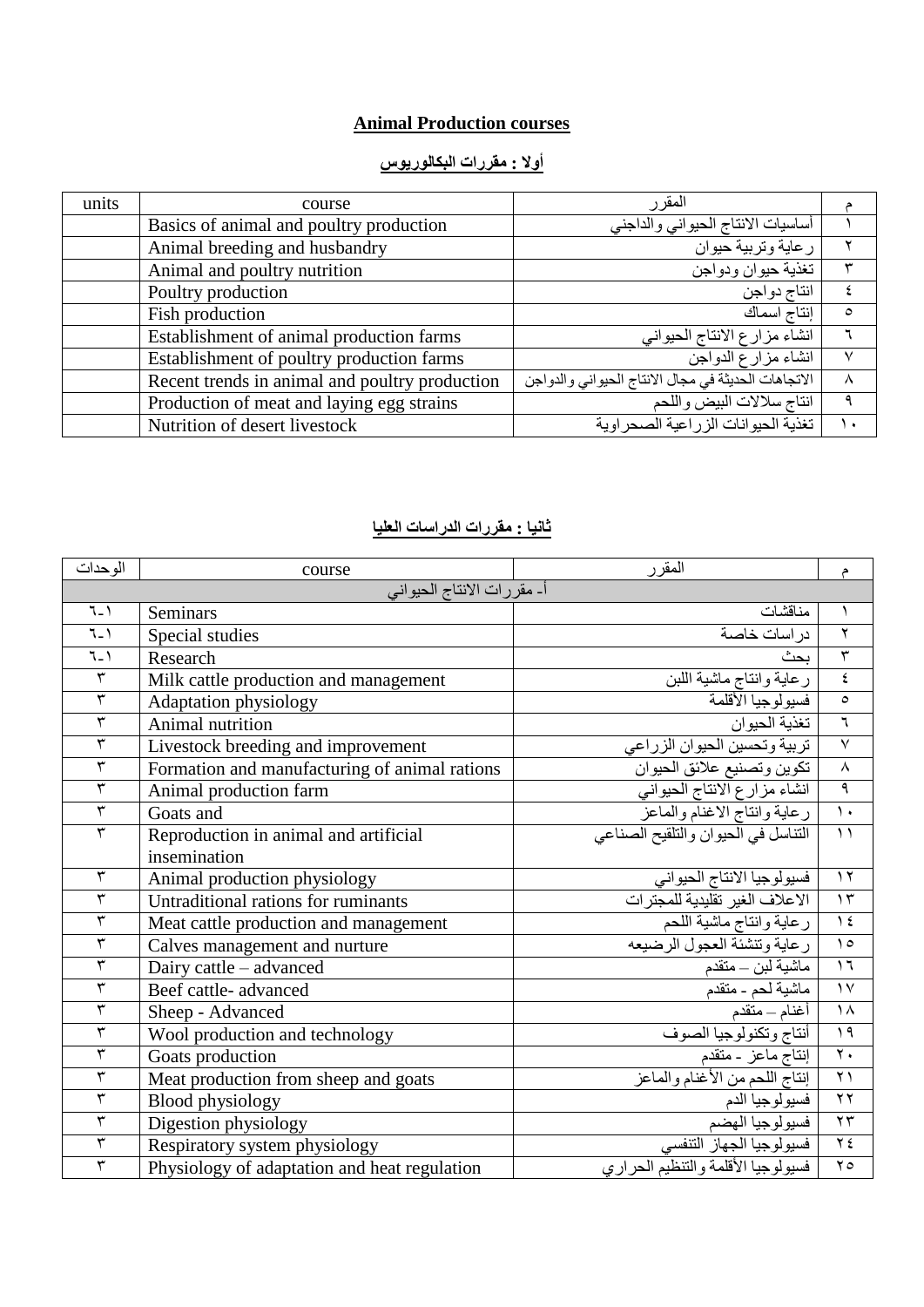| $\mathbf{\breve{v}}$    | Milk production physiology                        | فسيولوجيا انتاج اللبن                        | $\mathbf{y}$                                   |
|-------------------------|---------------------------------------------------|----------------------------------------------|------------------------------------------------|
| $\mathbf{\breve{v}}$    | Wall production physiology                        | فسيولوجيا انتاج الصوف                        | $\mathbf{Y} \mathbf{V}$                        |
| $\overline{\tau}$       | Physiology of growth                              | فسيولوجيا النمو                              | $\overline{\Lambda}$                           |
| $\mathbf{\breve{v}}$    | Reproduction physiology                           | فسيولوجيا التناسل                            | $\overline{Y}$                                 |
| $\overline{\mathbf{r}}$ | Endocrine physiology                              | فسيولوجيا غدد صماء                           | $\overline{\mathbf{r}}$ .                      |
| $\overline{\mathbf{r}}$ | Food metabolism physiology                        | فسيولوجيا تمثيل غذائي                        | $\overline{r}$                                 |
| $\overline{\mathbf{r}}$ | Artificial insemination                           | التلقيح الصناعي                              | $\overline{\tau\tau}$                          |
| $\overline{\mathbf{r}}$ | Animal breeding - Advanced                        | تربية الحيوان - متقدم                        | $\overline{\tau\tau}$                          |
| $\overline{\mathbf{r}}$ | Dairy cattle breeding -Advanced                   |                                              | $\overline{r}$                                 |
| $\overline{\mathbf{r}}$ | Sheep breeding - Advanced                         |                                              | $\overline{\Gamma}$                            |
| $\overline{\mathbf{r}}$ | Animal assessment and selection                   | تقييم وانتخاب الحيوان                        | $\overline{1}$                                 |
| $\overline{\tau}$       | Matting methods                                   | طرق التزاوج                                  | $\overline{Y}V$                                |
| $\overline{\tau}$       | <b>Biostatistics</b>                              | احصاء حيوي                                   | $\overline{\tau}$                              |
| $\overline{\mathbf{r}}$ | Animal production methods - Advanced              | نظم الانتاج الحيواني – متقدم                 | 44                                             |
| $\overline{\mathbf{r}}$ | Beef cattle nutrition                             | تغنية حيوانات اللحم                          | $\epsilon$ .                                   |
| $\overline{\tau}$       | Dairy cattle nutrition                            | تغذية حيوانات اللبن                          | $\overline{\epsilon}$                          |
| $\mathbf{\breve{v}}$    | Energy metabolism in ruminants                    | تمثيل الطاقة في المجترات                     | $\overline{\epsilon}$                          |
| $\overline{\tau}$       | Minerals metabolism                               | تمثيل العناصر المعدنية                       | $\overline{\epsilon}$ $\overline{r}$           |
| $\overline{\mathbf{r}}$ | Using of non-protein nitrogen                     | استخدام المواد الازونية غير البروتينية       | $\xi$ $\xi$                                    |
| $\overline{\mathbf{r}}$ | Feedstuffs analysis                               | تحليل مواد العلف                             | $\overline{\epsilon}$                          |
| $\overline{\mathbf{r}}$ | Using of isotopes in animal nutrition field       | استخدام النظائر المشعه في مجال تغذية الحيوان | 57                                             |
| $\overline{\mathbf{r}}$ | Growing animal nutrition                          | تغذية الحيوانات النامية                      | $\overline{\mathbf{X}}$                        |
| $\overline{\tau}$       | Sheep nutrition                                   | تغذية أغنام                                  | $\overline{\mathfrak{z}}$ $\overline{\Lambda}$ |
| $\overline{\mathbf{r}}$ | Sheep and wool production                         | إنتاج الحملان والصوف                         | $\overline{\xi}$ q                             |
| $\overline{\mathbf{r}}$ | Dairy farms management                            | إنشاء وادارة مزارع الألبان                   | $\circ$ .                                      |
| $\overline{\tau}$       | Commercial production of beef cattle              | الانتاج التجاري لماشية اللحم                 | $\circ$                                        |
| $\overline{\mathbf{r}}$ | Beef farms establishment                          | إنشاء مزارع التسمين                          | $\overline{\mathsf{c}\mathsf{r}}$              |
| $\mathbf{\breve{v}}$    | establishment of sheep and goats farms            | انشاء مزارع الاغنام والماعز                  | $\circ \tau$                                   |
| $\overline{\tau}$       | Condensation production of sheep and goats        | الانتاج المكثف للاغنام والماعز               | $\circ$ {                                      |
| $\mathbf{\breve{v}}$    | Digestion and metabolism physiology               | فسيولوجيا الهضم والتمثيل                     | $\circ$                                        |
| ٤                       | Animal production and reproduction                | فسيولوجيا الانتاج والتكاثر في الحيوان        | $\circ$ 7                                      |
|                         | physiology                                        |                                              |                                                |
| $\overline{\mathbf{r}}$ | Physiology of production and nutrition of dairy   | فسيولوجيا انتاج وتغذية ماشية اللبن           | ٥٧                                             |
|                         | cattle                                            |                                              |                                                |
| ٤                       | Feedstuffs evaluation                             | نقييم مواد العلف                             | $\circ \wedge$                                 |
|                         |                                                   |                                              |                                                |
| ٤                       | The advanced trends in ruminants nutrition        | الاتجاهات الحديثة في تغذية المجترات          | $\circ$ 9                                      |
| $\overline{\mathbf{r}}$ | Feed additives                                    | الإضافات الغذائية                            | $\mathbf{L}$                                   |
| $\mathbf{\breve{y}}$    | Feedstuffs evaluation through the digestion       | .<br>تقييم الاعلاف من خلال تجارب الهضم       | $\mathcal{L}$                                  |
|                         | trails                                            |                                              |                                                |
| $\overline{\mathbf{r}}$ | Digestion and metabolism in ruminants             | الهضم والتمثيل في المجترات                   | $\overline{11}$                                |
| $\mathbf{\breve{v}}$    | Wool tests                                        | اختبارات الصوف                               | ٦٣                                             |
| $\overline{\mathbf{r}}$ | Animal physiology                                 | فسيولوجيا الانتاج الحيواني                   | $\overline{15}$                                |
| $\overline{\tau}$       | New trends in animal breeding                     | الاتجاهات الحديثة في تربية الحيوان           | ٦0                                             |
| $\overline{\mathbf{r}}$ | Metabolism in ruminants                           |                                              | $\overline{\mathbf{u}}$                        |
| $\mathbf Y$             | Using of computer in animal production            | استخدام الحاسب الآلي في الانتاج الحيواني     | 7 <sub>V</sub>                                 |
| $\mathbf{\breve{y}}$    | Gonads and hormonal physiology                    | فسيولوجيا الهرمونات والغدد                   | ٦٨                                             |
| $\overline{\mathbf{r}}$ | Recent trends in evaluation of dairy cattle sires | الاتجاهات الحديثة في تقييم طلائق ماشية اللبن | 79                                             |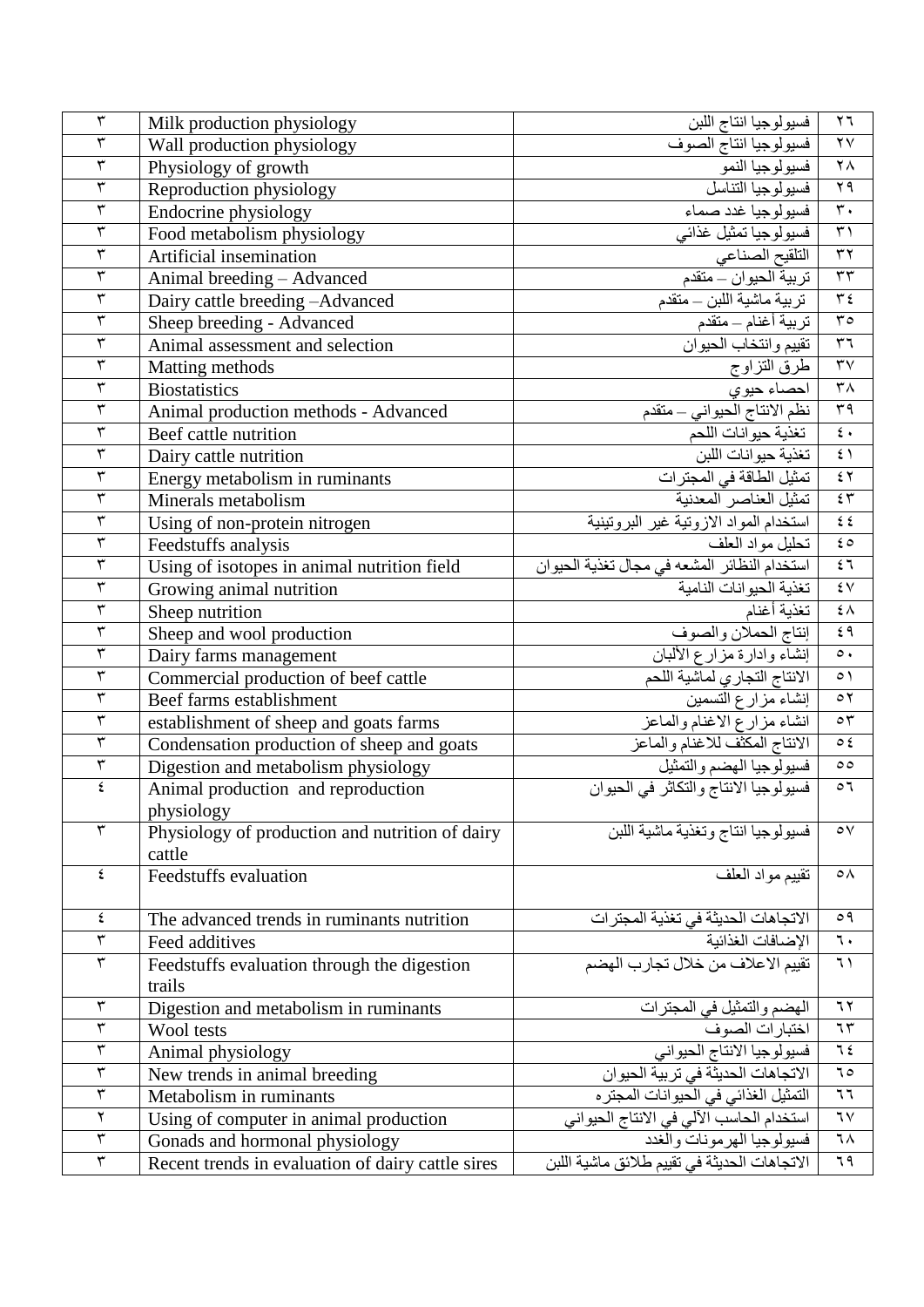| $\mathbf{r}$            | Different methods of Fattening                | نظم وطرق التسمين المختلفة                                                                                     | $\vee$ .                |
|-------------------------|-----------------------------------------------|---------------------------------------------------------------------------------------------------------------|-------------------------|
| $\overline{\tau}$       | Embryo transfer physiology                    | فسيولوجيا نقل الاجنة                                                                                          | $\overline{\LARGE\vee}$ |
| $\overline{\mathbf{r}}$ | Automated milk systems                        | نظم الحليب الآلي                                                                                              | $\overline{Y}$          |
| $\overline{\tau}$       | Design of animal experiments                  | تصميم التجارب الحيوانية<br>المقاومة الوراثية لأمراض الحيوان                                                   | $\overline{Y}$          |
| $\overline{\mathbf{r}}$ | Genetic resistance to animal diseases         |                                                                                                               | $\overline{V}$          |
| ٣                       | Using of genetic engineering in animal        | استخدام الهندسة الوراثية في مجال الانتاج                                                                      | $\sqrt{\circ}$          |
|                         | production                                    | الحيواني                                                                                                      |                         |
| ٢                       | Marketing systems for dairy and meat products | نظم تسويق منتجات الالبان واللحوم                                                                              | $\vee$ 7                |
| $\overline{\mathbf{r}}$ | Animal histology                              | هستولوجي الحيوان الزراعي                                                                                      | $\overline{vv}$         |
| $\overline{\mathbf{r}}$ | Basics of animal and poultry production       | أساسيات آنتاج حيواني ودواجن                                                                                   | ٧٨                      |
|                         | ب- مقررات الدواجن                             |                                                                                                               |                         |
| $7 - 1$                 | Seminars                                      | مناقشات                                                                                                       | ١                       |
| $\overline{1-1}$        | Special studies                               | در اسات خاصة                                                                                                  | ٢                       |
| $7 - 1$                 | Research                                      | بحث                                                                                                           | $\overline{\mathbf{r}}$ |
| $\mathbf{\breve{v}}$    | Cell physiology                               |                                                                                                               | ٤                       |
| $\overline{\mathbf{r}}$ | Physiology of adaptation - Advanced           | فسيولوجيا الخلية<br>فسيولوجيا أقلمة - متقدم                                                                   | $\circ$                 |
| $\overline{\tau}$       | Comparative physiology                        | فسيولوجيا مقارن                                                                                               | ٦                       |
| $\overline{\tau}$       | Physiology of growth                          | فسيولوجيا النمو                                                                                               | $\overline{\mathsf{v}}$ |
| $\overline{\tau}$       | Physiology of endocrinology - Advanced        |                                                                                                               | $\boldsymbol{\wedge}$   |
| $\overline{\tau}$       | Physiology of egg formation                   | <u>سوري</u><br>فسيولوجيا الغدد الصماء - متقدم<br>فسيولوجيا تكوين البيضة<br>فسيولوجيا النتاسل والناقيح الصناعي | ٩                       |
| ٤                       | Physiology of reproduction and artificial     |                                                                                                               | $\mathcal{N}$           |
|                         | insemination                                  |                                                                                                               |                         |
| ٤                       | Physiology of Nutrition                       | فسيولوجيا التغذية                                                                                             | $\setminus$             |
| $\overline{\mathbf{r}}$ | Physiology of digestion and metabolism        |                                                                                                               | $\gamma$                |
| $\overline{\tau}$       | Rabbits adaptation                            |                                                                                                               | $\gamma$                |
| ٤                       | Poultry nutrition - Advanced                  | فسيولوجيا المضم والنمثيل الغذائي<br>أقلمة الأرانب<br>تغذية دواجن – متقدم                                      | $\sqrt{2}$              |
| ٤                       | Feed ingredients technology - Advanced        | تكنولوجيا مواد العلف ــ متقدم                                                                                 | $\Delta$                |
| ٣                       | vitamins                                      | الفيتامينات                                                                                                   | $\overline{1}$          |
| $\mathbf{\breve{v}}$    | Minerals                                      | العنلصر المعدنية                                                                                              | $\gamma$                |
| $\overline{\mathbf{r}}$ | Minerals and vitamins                         | العناصر المعدنية والفينامينات                                                                                 | $\lambda$               |
| $\mathbf{\breve{v}}$    | Recent trends in poultry nutrition            | الإتجاهات الحديثة في تغذية الدواجن<br>  تجهيز مخاليط مواد العلف والمركزات                                     | ۱۹                      |
| ٤                       | Processing of feed mixtures and concentrates  |                                                                                                               | $\overline{\Upsilon}$   |
| $\overline{\mathbf{r}}$ | <b>Turkeys Nutrition</b>                      | تغذية الرومي                                                                                                  | $\Upsilon$              |
| $\overline{\tau}$       | Nutrition of waterfowl                        | تغذية الطيور المائيه                                                                                          | $\gamma \gamma$         |
| $\overline{\mathbf{r}}$ | Rabbits nutrition                             | تغذية الأرانب                                                                                                 | $\mathbf{r}$            |
| $\mathbf{\breve{y}}$    | Poultry breeding - Advanced                   | تربية دواجن - متقدم                                                                                           | $\mathbf{Y} \not\in$    |
| $\overline{\tau}$       | Production of strains and hybrids             | إنتاج السلالات الهجن                                                                                          | $\mathbf{y}$            |
| $\overline{\tau}$       | Rabbits breeding and improvement              | تربية وتحسين الأرانب                                                                                          | ۲٦ $\tau$               |
| $\overline{\mathbf{r}}$ | Turkeys breeding and improvement              | <u>تربية وتحسين الرومي</u><br>تربية وتحسين الطيور المائية                                                     | $\mathbf{Y} \mathbf{V}$ |
| $\overline{\mathbf{r}}$ | Waterfowl breeding and improvement            |                                                                                                               | $\mathsf{Y} \wedge$     |
| $\mathbf{\breve{v}}$    | Recent trends in poultry breeding             | الإتجاهات الحديثة في تربية الدواج <u>ن</u><br>المقاومة الوراثية للأمراض                                       | ۲۹                      |
| $\mathbf{\breve{v}}$    | Genetic resistance to disease                 |                                                                                                               | $\mathbf{r}$ .          |
| $\overline{\tau}$       | Husbandry flocks of Broiler parent and        | رعاية قطعان أمهات وجدات سلالات اللحم                                                                          | $\uparrow$              |
|                         | grandparent breeds                            |                                                                                                               |                         |
| $\mathbf{\breve{r}}$    | Husbandry flocks of layer parent and          | رعاية قطعان أمهات وجدات سلالات البيض                                                                          | $\mathbf{r}$            |
|                         | grandparent breeds                            |                                                                                                               |                         |
| ٤                       | Incubation - Advanced                         | تقريخ – متقدم                                                                                                 | $\tau\tau$              |
| $\overline{\mathbf{r}}$ | Establishment and management of incubators    | إنشاء وإدارة معامل التفريخ                                                                                    | $\overline{\tau}$       |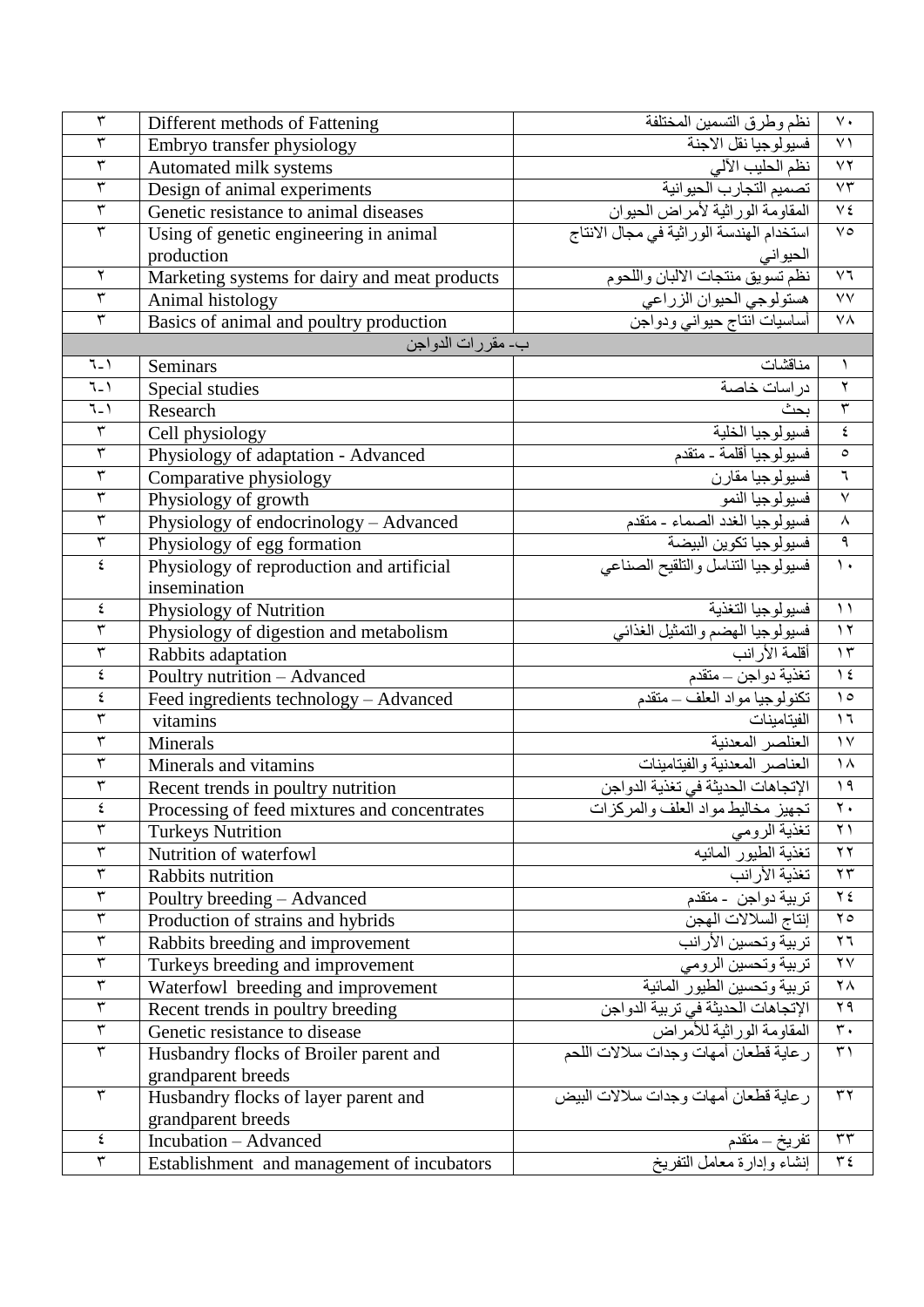| $\overline{\tau}$        | Production of table egg                    | إنتاج بيض المائدة                                            | $r \circ$                          |
|--------------------------|--------------------------------------------|--------------------------------------------------------------|------------------------------------|
| $\overline{\mathbf{r}}$  | Poultry production - Advanced              |                                                              | $\overline{r}$                     |
| $\overline{\mathbf{r}}$  | Rabbits production                         |                                                              | $\overline{\mathsf{r} \mathsf{v}}$ |
| $\overline{\tau}$        | Interior waterfowl production - Advanced   | أنتاج الطيور المائية الداخلية – متقدم                        | $\overline{r}$                     |
| $\overline{\mathbf{r}}$  | Turkeys production - Advanced              | إنتاج الرومي - متقدم                                         | $\overline{r}$                     |
| $\overline{\tau}$        | Pet Birds - Advanced                       | طيور الزينة – متقدم                                          | $\overline{\epsilon}$ .            |
| $\mathbf{\breve{v}}$     | Poultry farms problems                     | مشاكل مزارع الدواجن                                          | $\overline{\epsilon}$              |
| $\overline{\tau}$        | Poultry farms design                       | تصميم مزارع الدواجن                                          | $\overline{\epsilon}$              |
| $\overline{\mathbf{r}}$  | Recent trends in incubation industry       | الإتجاهات الحديثة في صناعة التفريخ                           | $\overline{\epsilon}$              |
| $\mathbf{\breve{v}}$     | Composition and quality of poultry meat    | تركيب وجودة لحوم الدواجن                                     | $\mathfrak{z}$ $\mathfrak{z}$      |
| $\overline{\mathbf{r}}$  | Composition and quality of egg             | تركيب وجودة البيض<br>إنتاج وتجهيز فراء الأرانب               | $\epsilon \circ$                   |
| $\mathbf{\breve{v}}$     | Production and processing of rabbit fur    |                                                              | $\overline{\epsilon}$              |
| $\acute{\boldsymbol{z}}$ | Processing of poultry products - Advanced  |                                                              | $\overline{\mathbf{X}}$            |
| $\overline{\mathbf{r}}$  | Physiology of reproduction                 | تجهيّز منتجات الدواجن – متقدم<br>فسيولوجيا التناسل           | $\overline{\epsilon}$              |
| $\epsilon$               | Physiology of artificial insemination      | فسيولوجيا التلقيح الصناعي                                    | ٤٩                                 |
| $\overline{\mathbf{r}}$  | Semen characters                           | صفات السائل المذوي                                           | $\circ$ .                          |
| $\overline{\tau}$        | Poultry behavior                           | السلوك الداجني                                               | $\circ$                            |
| $\overline{\mathbf{r}}$  | Using of computer in poultry               | إستخدام الحاسب الألي في مجال الدواجن                         | $\circ$ $\mathbf{\check{r}}$       |
| $\overline{\mathbf{r}}$  | Genetic improvement and strain selection   | التحسين الوراثي وإنتخاب السلالات                             | $\circ \tau$                       |
| $\overline{\mathbf{r}}$  | Methods of mating                          | نظم التزاوج المختلفه<br>كيمياء تحليل اللحوم                  | $\circ$ {                          |
| ٢                        | Meat chemical analysis                     |                                                              | $\circ$                            |
| $\overline{\mathsf{r}}$  | Poultry production and rearing             | إنتاج وتربية الدواجن                                         | $\circ$                            |
|                          | جـ - مقرر ات الأسماك                       |                                                              |                                    |
| $7 - 1$                  | Discussion                                 | مناقشات                                                      | $\lambda$                          |
| $7 - 1$                  | Special studies                            | در اسات خاصىة                                                | ٢                                  |
| $7 - 1$                  | Search                                     | بحث                                                          | $\overline{\mathbf{r}}$            |
| $\overline{\mathbf{r}}$  | Fish production                            | إنتاج الأسماك                                                | $\pmb{\xi}$                        |
| $\overline{\mathbf{r}}$  | Fish biology                               | بيولوجي الأسماك                                              | $\circ$                            |
| $\overline{\mathbf{r}}$  | Rearing of fresh water fish                | أسماك المياه العذبه وإستزراعها                               | ٦                                  |
| $\overline{\tau}$        | Rearing of salt water fish                 | أسماك المياه المالحه وإستزراعها                              | $\overline{\mathsf{v}}$            |
| $\overline{\tau}$        | Fish nutrition                             | تغذية الأسماك                                                | $\boldsymbol{\wedge}$              |
| ٣                        | Fish hatching                              | التفريخ االسمكي                                              | $\overline{\mathsf{a}}$            |
| $\overline{\mathbf{r}}$  | Fish microbiology                          |                                                              | $\mathcal{L}$                      |
| $\overline{\tau}$        | Chemistry and fish analysis-advanced       | ـ ميكر وبيولوجي الأسماك<br>ـ كيمياء وتحليل الأسماك ـــ متقدم | $\setminus$                        |
| $\overline{\tau}$        | Fish environment                           | بيئة الأسماك                                                 | $\gamma$                           |
| $\mathbf{\breve{v}}$     | Fish physiology                            | فسيولوجيا الأسماك                                            | $\gamma \tau$                      |
| ٢                        | Fish adaption                              | أقلمة الأسماك                                                | $\frac{1}{2}$                      |
| $\mathbf{\tilde{r}}$     | Fish rearing                               | إستزراع القشريات                                             | $\lambda$                          |
| $\mathbf{\breve{v}}$     | Snails rearing                             | إستزراع المحاريات                                            | $\mathcal{L}$                      |
| $\overline{\mathbf{r}}$  | Water pollution and fish                   | تلوث الوسط المائي والأسماك                                   | $\gamma$                           |
| $\overline{\mathbf{r}}$  |                                            | أمراض وأفات الأسماك ــ متقدم                                 | $\lambda$                          |
| $\overline{\tau}$        | Methods and fishing tools                  | طرق ومعدات الصبد ـ متقدم                                     | 19                                 |
| $\overline{\tau}$        | Production and analysis of fish feedstuffs |                                                              | $\mathbf{Y}$ .                     |
| $\mathbf{\breve{v}}$     | Fish histology                             | هستولوجي أسماك                                               | $\uparrow$ )                       |
| $\overline{\tau}$        | Different breeding methods of fish         | طرق وتربية الأسماك المختلفة                                  | $\gamma \gamma$                    |
| $\overline{\mathbf{r}}$  | Genetic selection in fish                  | الإنتخاب الوراثي في الأسماك                                  | $\mathbf{y}$                       |
| د ــ مقررات مشتركة       |                                            |                                                              |                                    |
| ٢                        | Methods of preparation and writing of      | طرق إعداد وكتابة البحث العلمي                                | $\rightarrow$                      |